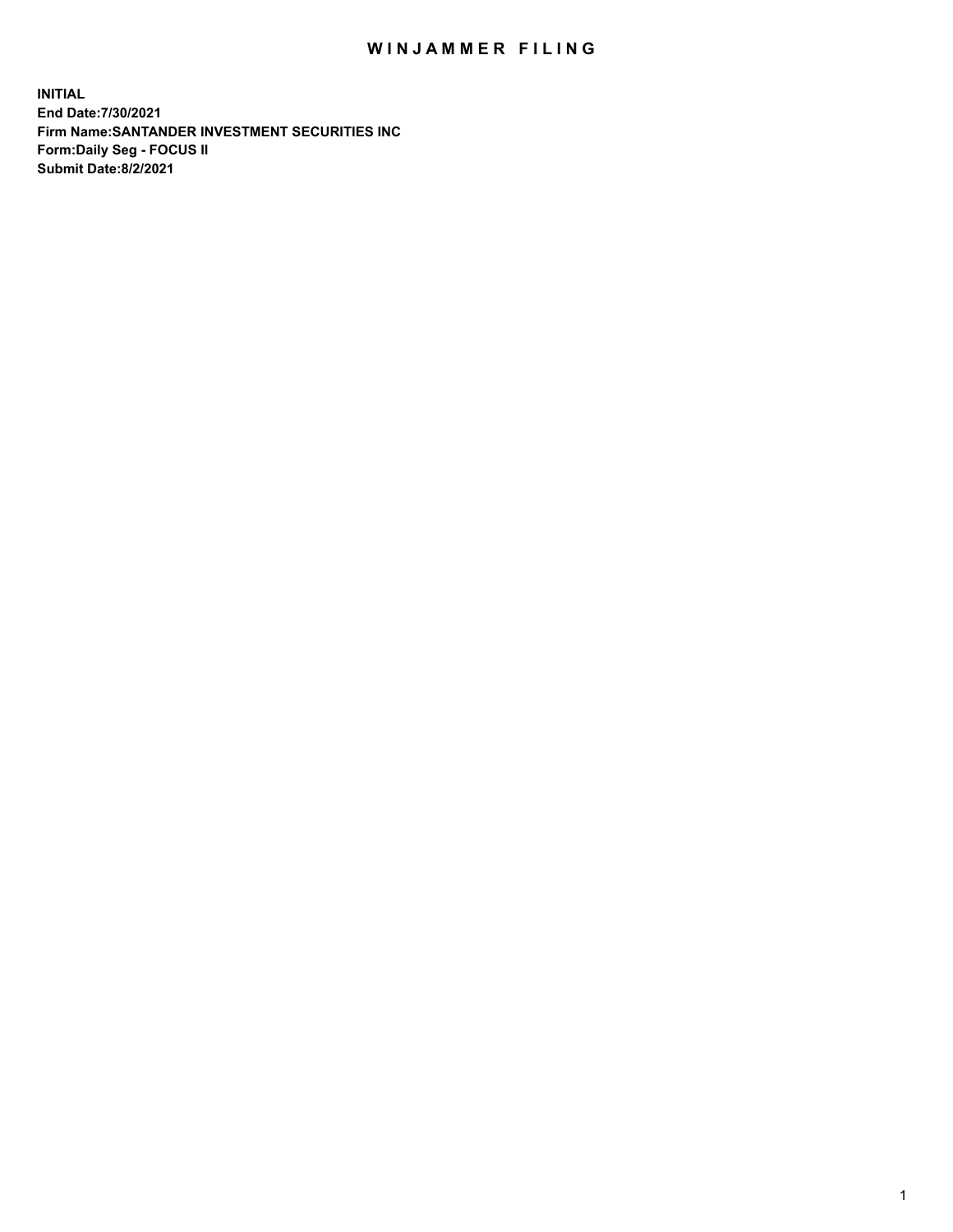**INITIAL End Date:7/30/2021 Firm Name:SANTANDER INVESTMENT SECURITIES INC Form:Daily Seg - FOCUS II Submit Date:8/2/2021**

## **Daily Segregation - Cover Page**

| Name of Company                                                            | <b>SANTANDER INVESTMENT</b> |  |
|----------------------------------------------------------------------------|-----------------------------|--|
|                                                                            | <b>SECURITIES INC</b>       |  |
| Contact Name                                                               | <b>Richard Ro</b>           |  |
| <b>Contact Phone Number</b>                                                | (212) 350-3662              |  |
|                                                                            |                             |  |
| <b>Contact Email Address</b>                                               | richard.ro@santander.us     |  |
|                                                                            |                             |  |
| FCM's Customer Segregated Funds Residual Interest Target (choose one):     |                             |  |
| a. Minimum dollar amount:  ; or                                            | 70,000,000                  |  |
| b. Minimum percentage of customer segregated funds required:% ; or         | <u>0</u>                    |  |
| c. Dollar amount range between: and; or                                    | 0 <sub>0</sub>              |  |
| d. Percentage range of customer segregated funds reguired between:% and%.  | 0 <sub>0</sub>              |  |
| FCM's Customer Secured Amount Funds Residual Interest Target (choose one): |                             |  |
| a. Minimum dollar amount:  ; or                                            | $\overline{\mathbf{0}}$     |  |
| b. Minimum percentage of customer secured funds required:% ; or            | <u>0</u>                    |  |

c. Dollar amount range between:and; or **0 0** d. Percentage range of customer secured funds required between:% and%. **0 0** FCM's Cleared Swaps Customer Collateral Residual Interest Target (choose one): a. Minimum dollar amount: ; or **0**

b. Minimum percentage of cleared swaps customer collateral required:% ; or **0** c. Dollar amount range between:and; or **0 0** d. Percentage range of cleared swaps customer collateral required between:% and%. **0 0**

Attach supporting documents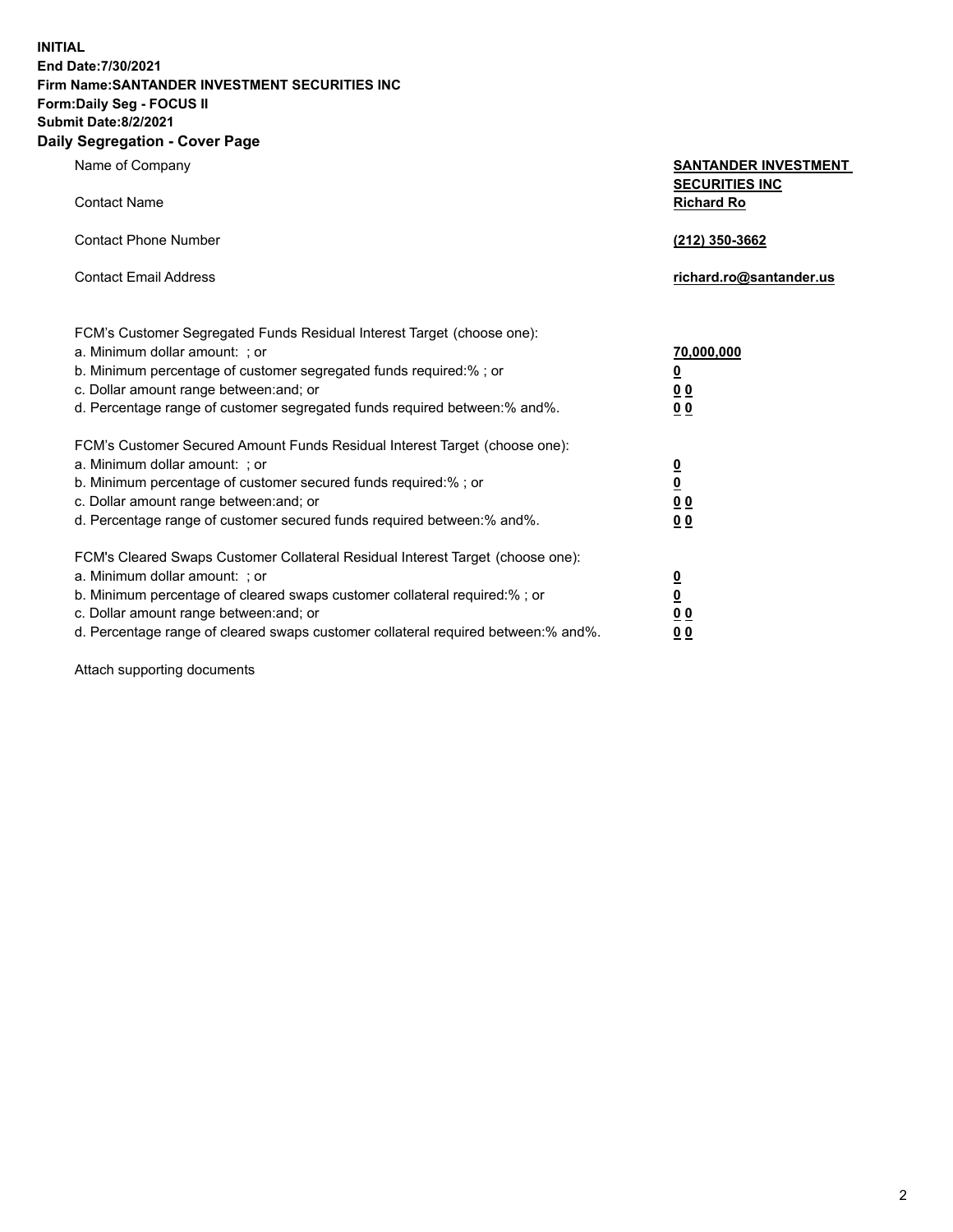## **INITIAL End Date:7/30/2021 Firm Name:SANTANDER INVESTMENT SECURITIES INC Form:Daily Seg - FOCUS II Submit Date:8/2/2021 Daily Segregation - Secured Amounts** Foreign Futures and Foreign Options Secured Amounts Amount required to be set aside pursuant to law, rule or regulation of a foreign government or a rule of a self-regulatory organization authorized thereunder 1. Net ledger balance - Foreign Futures and Foreign Option Trading - All Customers A. Cash **0** [7315] B. Securities (at market) **0** [7317] 2. Net unrealized profit (loss) in open futures contracts traded on a foreign board of trade **0** [7325] 3. Exchange traded options

| 6.  | Amount required to be set aside as the secured amount - Net Liquidating Equity<br>Method (add lines 4 and 5) | $0$ [7355]        |
|-----|--------------------------------------------------------------------------------------------------------------|-------------------|
| 7.  | Greater of amount required to be set aside pursuant to foreign jurisdiction (above) or line                  | $0$ [7360]        |
|     | 6.                                                                                                           |                   |
|     | FUNDS DEPOSITED IN SEPARATE REGULATION 30.7 ACCOUNTS                                                         |                   |
| 1.  | Cash in banks                                                                                                |                   |
|     | A. Banks located in the United States                                                                        | $0$ [7500]        |
|     | B. Other banks qualified under Regulation 30.7                                                               | 0 [7520] 0 [7530] |
| 2.  | <b>Securities</b>                                                                                            |                   |
|     | A. In safekeeping with banks located in the United States                                                    | $0$ [7540]        |
|     | B. In safekeeping with other banks qualified under Regulation 30.7                                           | 0 [7560] 0 [7570] |
| 3.  | Equities with registered futures commission merchants                                                        |                   |
|     | A. Cash                                                                                                      | $0$ [7580]        |
|     | <b>B.</b> Securities                                                                                         | $0$ [7590]        |
|     | C. Unrealized gain (loss) on open futures contracts                                                          | $0$ [7600]        |
|     | D. Value of long option contracts                                                                            | $0$ [7610]        |
|     | E. Value of short option contracts                                                                           | 0 [7615] 0 [7620] |
| 4.  | Amounts held by clearing organizations of foreign boards of trade                                            |                   |
|     | A. Cash                                                                                                      | $0$ [7640]        |
|     | <b>B.</b> Securities                                                                                         | <u>0</u> [7650]   |
|     | C. Amount due to (from) clearing organization - daily variation                                              | $0$ [7660]        |
|     | D. Value of long option contracts                                                                            | $0$ [7670]        |
|     | E. Value of short option contracts                                                                           | 0 [7675] 0 [7680] |
| 5.  | Amounts held by members of foreign boards of trade                                                           |                   |
|     | A. Cash                                                                                                      | $0$ [7700]        |
|     | <b>B.</b> Securities                                                                                         | $0$ [7710]        |
|     | C. Unrealized gain (loss) on open futures contracts                                                          | $0$ [7720]        |
|     | D. Value of long option contracts                                                                            | $0$ [7730]        |
|     | E. Value of short option contracts                                                                           | 0 [7735] 0 [7740] |
| 6.  | Amounts with other depositories designated by a foreign board of trade                                       | $0$ [7760]        |
| 7.  | Segregated funds on hand                                                                                     | $0$ [7765]        |
| 8.  | Total funds in separate section 30.7 accounts                                                                | 0 [7770]          |
| 9.  | Excess (deficiency) Set Aside for Secured Amount (subtract line 7 Secured Statement                          | $0$ [7380]        |
|     | Page 1 from Line 8)                                                                                          |                   |
| 10. | Management Target Amount for Excess funds in separate section 30.7 accounts                                  | $0$ [7780]        |
| 11. | Excess (deficiency) funds in separate 30.7 accounts over (under) Management Target                           | $0$ [7785]        |
|     |                                                                                                              |                   |

 a. Market value of open option contracts purchased on a foreign board of trade **0** [7335] b. Market value of open contracts granted (sold) on a foreign board of trade **0** [7337]

Less: amount offset by customer owned securities **0** [7352] **0** [7354]

4. Net equity (deficit) (add lines 1. 2. and 3.) **0** [7345] 5. Account liquidating to a deficit and account with a debit balances - gross amount **0** [7351]

**0** [7305]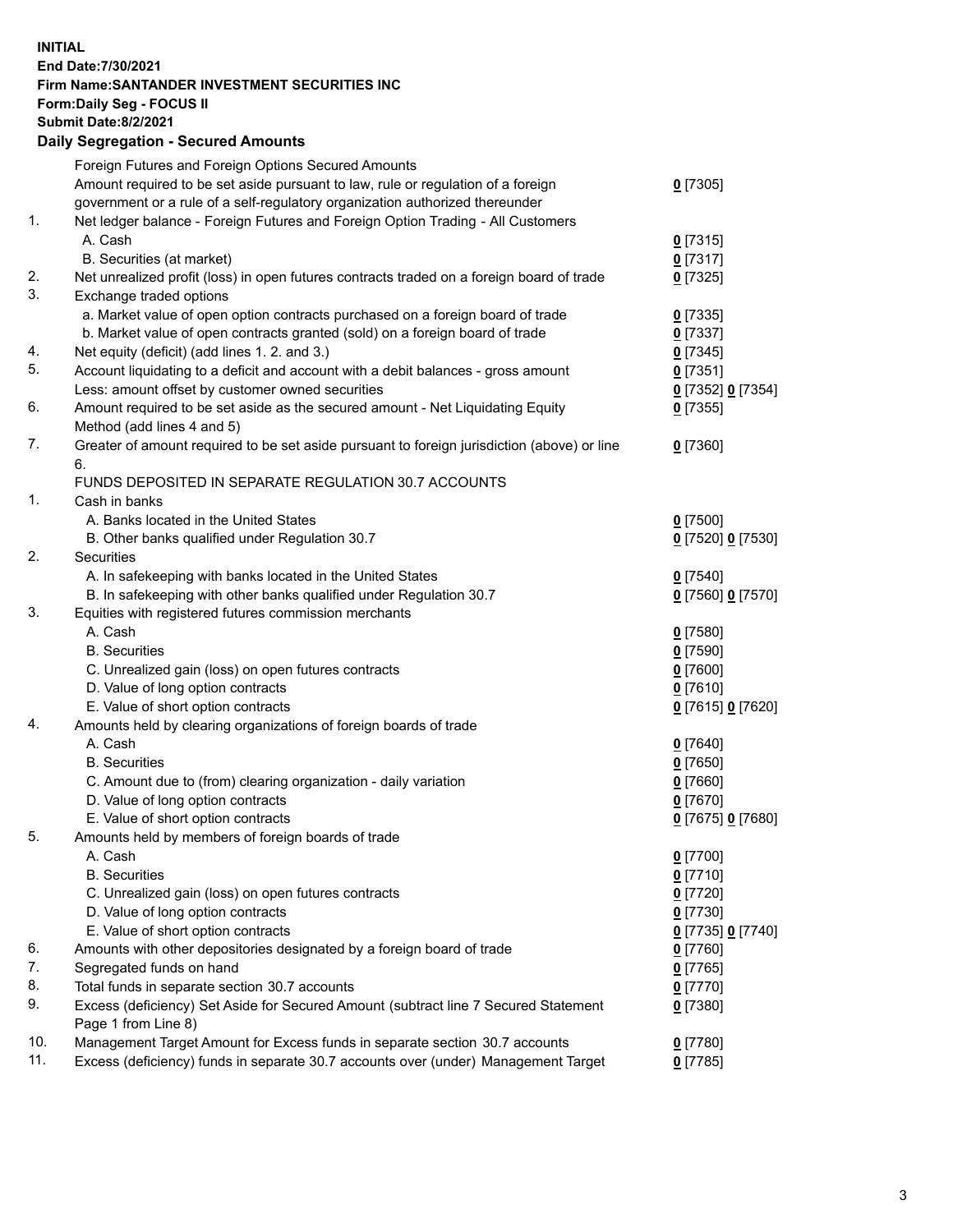| <b>INITIAL</b> |                                                                                     |                      |
|----------------|-------------------------------------------------------------------------------------|----------------------|
|                | End Date: 7/30/2021                                                                 |                      |
|                | Firm Name: SANTANDER INVESTMENT SECURITIES INC                                      |                      |
|                | Form: Daily Seg - FOCUS II                                                          |                      |
|                | <b>Submit Date:8/2/2021</b>                                                         |                      |
|                | Daily Segregation - Segregation Statement                                           |                      |
|                | SEGREGATION REQUIREMENTS(Section 4d(2) of the CEAct)                                |                      |
| 1.             | Net ledger balance                                                                  |                      |
|                | A. Cash                                                                             | 2,332,268,092 [7010] |
|                | B. Securities (at market)                                                           | $0$ [7020]           |
| 2.             | Net unrealized profit (loss) in open futures contracts traded on a contract market  | -325,437,479 [7030]  |
| 3.             | Exchange traded options                                                             |                      |
|                | A. Add market value of open option contracts purchased on a contract market         | 42,116,953 [7032]    |
|                | B. Deduct market value of open option contracts granted (sold) on a contract market | 43,655,813 [7033]    |
| 4.             | Net equity (deficit) (add lines 1, 2 and 3)                                         | 2,005,291,753 [7040] |
| 5.             | Accounts liquidating to a deficit and accounts with                                 |                      |
|                | debit balances - gross amount                                                       | $0$ [7045]           |
|                | Less: amount offset by customer securities                                          | 0 [7047] 0 [7050]    |
| 6.             | Amount required to be segregated (add lines 4 and 5)                                | 2,005,291,753 [7060] |
|                | FUNDS IN SEGREGATED ACCOUNTS                                                        |                      |
| 7.             | Deposited in segregated funds bank accounts                                         |                      |
|                | A. Cash                                                                             | 191,334,454 [7070]   |
|                | B. Securities representing investments of customers' funds (at market)              | $0$ [7080]           |
|                | C. Securities held for particular customers or option customers in lieu of cash (at | $0$ [7090]           |
|                | market)                                                                             |                      |
| 8.             | Margins on deposit with derivatives clearing organizations of contract markets      |                      |
|                | A. Cash                                                                             | 1,875,281,722 [7100] |
|                | B. Securities representing investments of customers' funds (at market)              | $0$ [7110]           |
|                | C. Securities held for particular customers or option customers in lieu of cash (at | $0$ [7120]           |
|                | market)                                                                             |                      |
| 9.             | Net settlement from (to) derivatives clearing organizations of contract markets     | 11,538,664 [7130]    |
| 10.            | Exchange traded options                                                             |                      |
|                | A. Value of open long option contracts                                              | 42,116,953 [7132]    |
|                | B. Value of open short option contracts                                             | 43,655,813 [7133]    |
| 11.            | Net equities with other FCMs                                                        |                      |
|                | A. Net liquidating equity                                                           | $0$ [7140]           |
|                | B. Securities representing investments of customers' funds (at market)              | $0$ [7160]           |
|                | C. Securities held for particular customers or option customers in lieu of cash (at | $0$ [7170]           |
|                | market)                                                                             |                      |
| 12.            | Segregated funds on hand                                                            | $0$ [7150]           |
| 13.            | Total amount in segregation (add lines 7 through 12)                                | 2,076,615,980 [7180] |
| 14.            | Excess (deficiency) funds in segregation (subtract line 6 from line 13)             | 71,324,227 [7190]    |
| 15.            | Management Target Amount for Excess funds in segregation                            | 70,000,000 [7194]    |
| 16.            | Excess (deficiency) funds in segregation over (under) Management Target Amount      | 1,324,227 [7198]     |
|                | <b>Excess</b>                                                                       |                      |